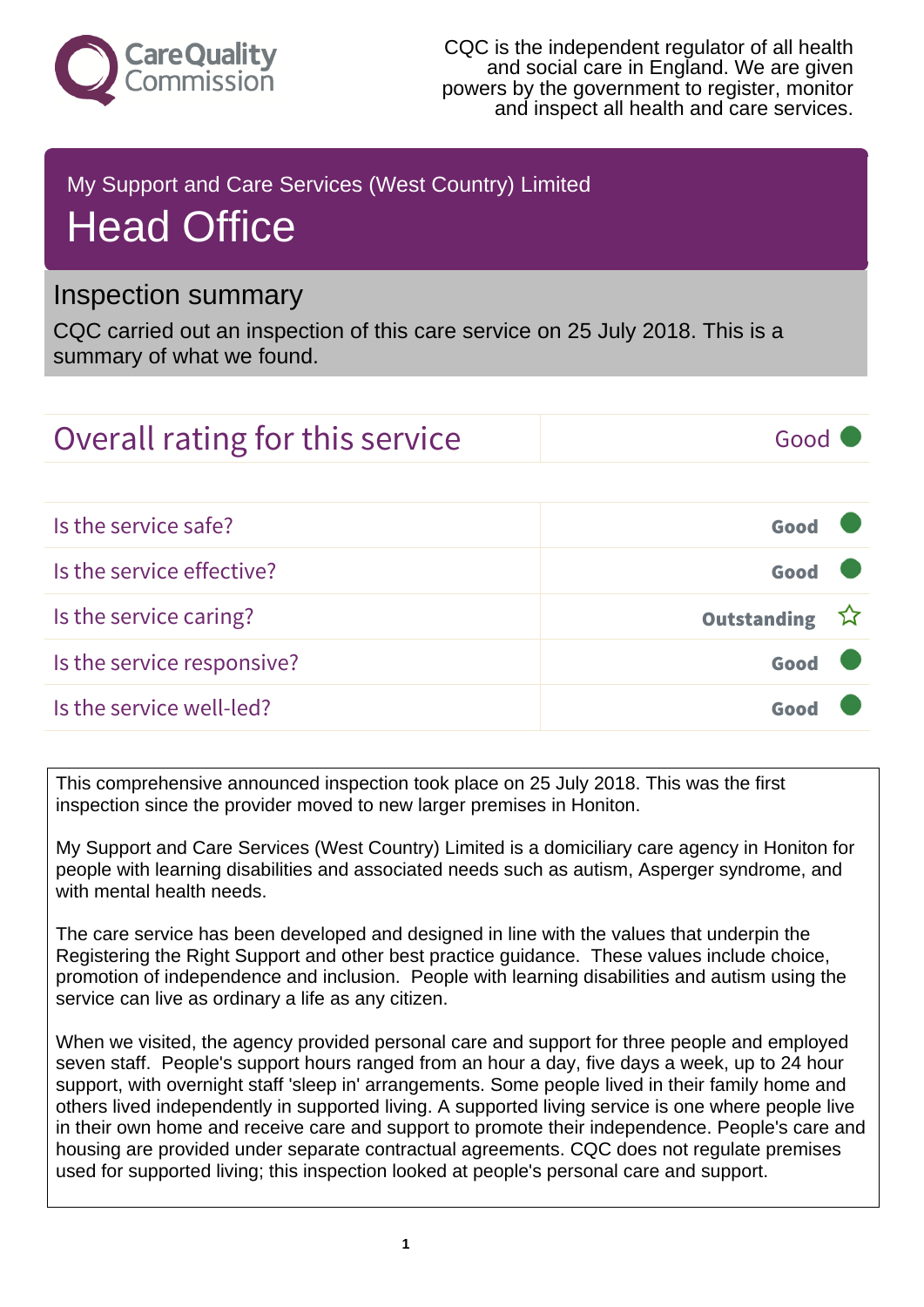

Not everyone using My Care and Support Services Limited receives the regulated activity; CQC only inspects the service being received by people provided with 'personal care'; help with tasks related to personal hygiene and eating.

When we visited the provider was in process of buying another learning disability agency, the sale was due to complete in August 2018. The provider planned to take on providing support to the 60 people that agency supports and will employ their 18 staff. When completed, this will mean a considerable expansion in the size of this agency.

The service has a registered manager who is also the registered provider. A registered manager is a person who has registered with the Care Quality Commission to manage the service. Like registered providers, they are 'registered persons'. Registered persons have legal responsibility for meeting the requirements in the Health and Social Care Act 2008 and associated Regulations about how the service is run.

The ethos of the service was to value each person. Staff were highly motivated to make sure each person reached their potential and lived life to the full. People were treated with utmost kindness and respect by staff, who knew people well and how they liked to be supported.

People said they felt safe and they appeared relaxed and comfortable with staff. Staff had developed caring, kind and trusting relationships with people. People told us how their support had enabled them to become more independent and about ways in which their quality of life had improved.

Risk assessments were in place for each person which identified ways to minimise risks as much as possible. Accidents and incidents were carefully monitored, analysed and lessons learnt from mistakes. People received their medicines safely and on time.

Safe recruitment practices were followed before new staff were employed to work with people. People had a range of ways through which they could raise concerns or complaints, which were listened and responded to.

People received effective care and support from staff who were well trained and competent. People's consent to care and treatment was sought. They were supported to have maximum choice and control of their lives. Staff used the Mental Capacity Act (2005) (MCA) and understood how this applied to their practice. They supported people in the least restrictive way possible; the policies and systems in the service supported this practice.

People's care was personalised to meet their individual needs. People had regular opportunities to raise concerns with staff day to day, and at regular individual review and customer meetings. Their views and suggestions were taken into account to improve the service.

People were supported to eat healthily and maintain a balanced diet. Health and social care professionals were regularly involved in people's care to ensure they received the care they received was right for them.

Staff were confident in the registered manager. They spoke positively about communication and how well they worked with them and encouraged their professional development. Several informal methods were used to assess the quality and safety of the service people received. The provider made continuous improvements in response to their findings.